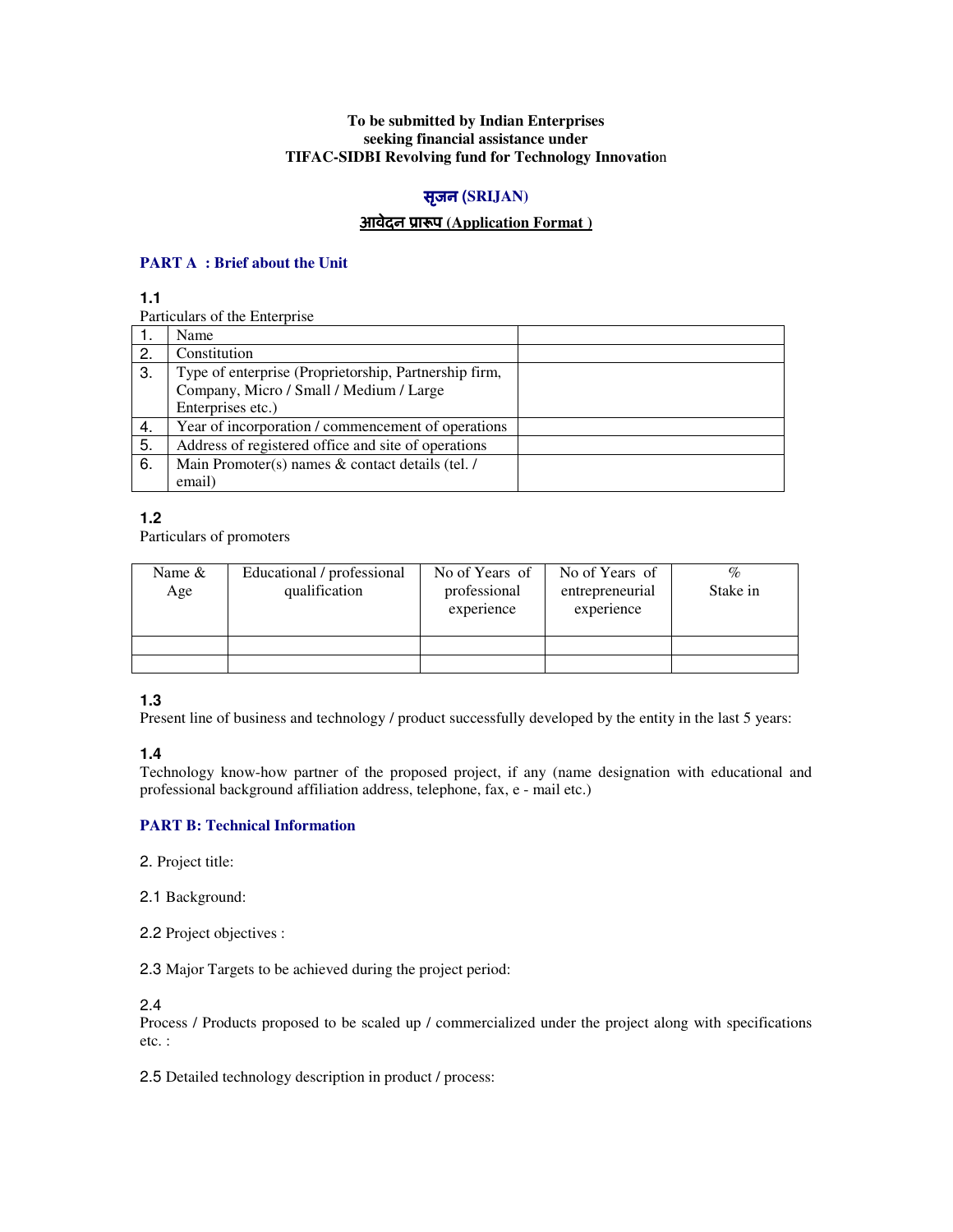# 2.6

What is the specialty / novelty / uniqueness / innovation about the proposed technology :

# 2.7

Work already carried out for proof of concept / validation of technology  $\&$  at what scale :

### 2.8

Whether the technology has been already patented. If yes, provide the details :

# 2.9

Process flow - charts / schematic diagram etc. :

#### 2.10

Raw materials and their availability :

#### 2.11

Comparative advantages/disadvantages of proposed technology over the conventional / emerging technologies and brief comments on competitions / challenges

2.12 Techno-economics, cost benefit analysis and demand statistics in next 2/3 years (please provide list of potential customers along with proof of documents)

2.13 Environmental Clearance Required, if any :

2.14 Total Project Duration (in months) :

2.15 Work Plan indicating important activities / milestones & duration, time scheduling (bar-chart) :

2.16 Deliverables of the project & proposed capacity for scale up:

2.17 List of existing facilities already available for the proposed project (land, building, machinery, software, manpower, utilities etc.)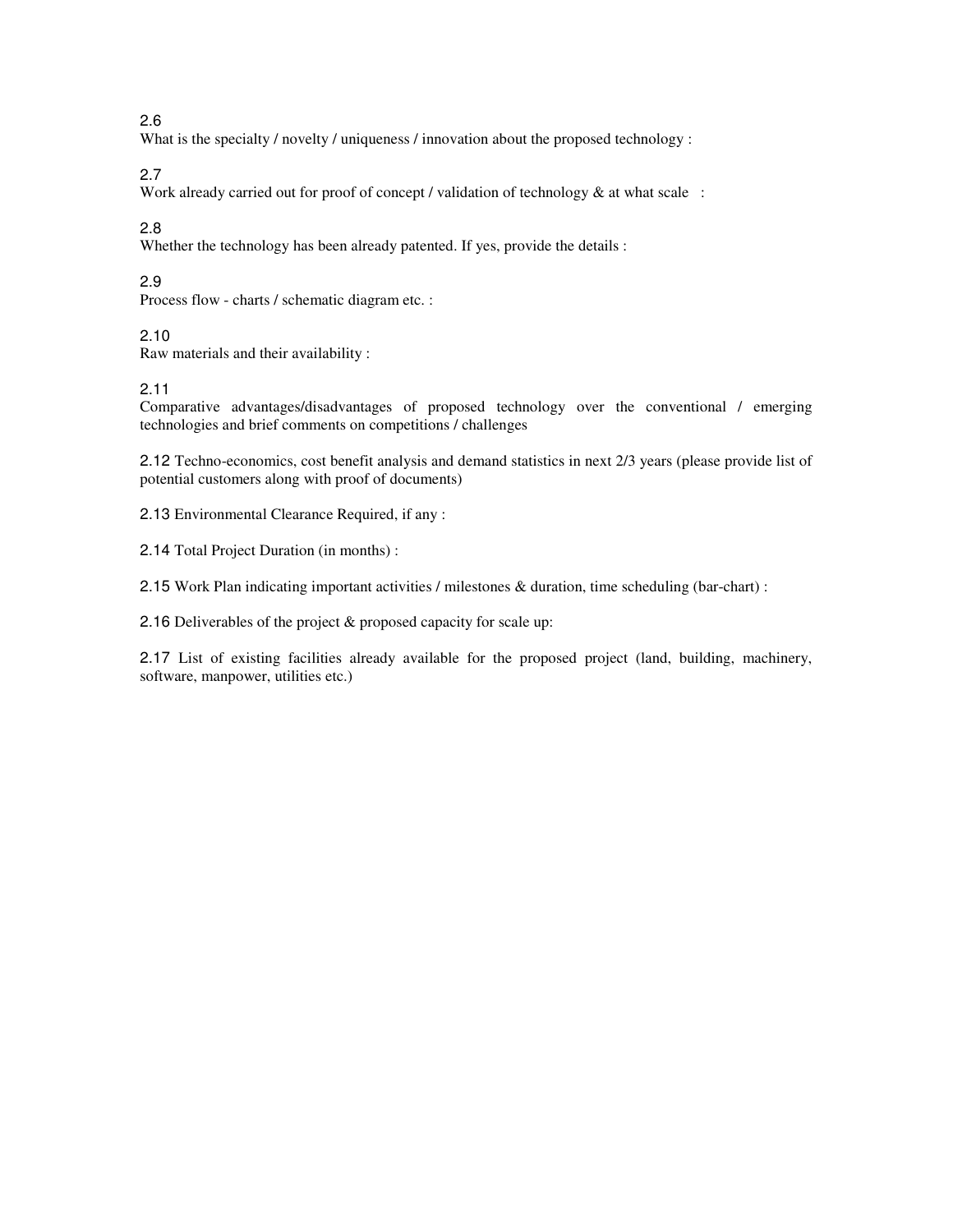# **PART C: Financial Requirement**

### **3.1 Total Project Cost:**

| Project head                        | Area / Qty ./             | Company / Firm | Contribution | <b>Total Cost</b> |
|-------------------------------------|---------------------------|----------------|--------------|-------------------|
|                                     | specifications / Capacity | Contribution   | from Fund    | (Rs. 1akh)        |
|                                     |                           | (Rs. 1akh)     | (Rs. 1akh)   |                   |
| Cost of construction / augmentation |                           |                |              |                   |
| of factory shed for the project     |                           |                |              |                   |
| Technology Know-how fee / patent /  |                           |                |              |                   |
| licensing                           |                           |                |              |                   |
| Equipment / machinery / Utilities   |                           |                |              |                   |
| Consumables / Raw Materials         |                           |                |              |                   |
| Equipment for Testing $&$           |                           |                |              |                   |
| Evaluation / Quality Control        |                           |                |              |                   |
| <b>Manpower Salaries</b>            |                           |                |              |                   |
| Marketing related expenses          |                           |                |              |                   |
| <b>Working Capital Margin</b>       |                           |                |              |                   |
| Others (pl specify)                 |                           |                |              |                   |
| Contingency                         |                           |                |              |                   |
| <b>Total</b>                        |                           |                |              |                   |

### **3.2 Means of Finance :**

| <b>Means of finance</b>           | Amount (Rs. lakh) |
|-----------------------------------|-------------------|
| Additional Share capital          |                   |
| Unsecured loans from              |                   |
| Assistance sought under SRIJAN    |                   |
| Assistance from other FIs, if any |                   |
| Others (pl specify)               |                   |
| Total                             |                   |

**3.3** Detailed Break-up of cost for the following Budget Heads (in tabular form):

 **3.3.1** Capital Equipment / plants & machinery with detailed specifications

- **3.3.2** Testing & Laboratory Equipment
- **3.3.3** Manpower Salaries
- **3.3.4** Consumables / Raw Materials
- **3.3.5** Utilities
- **3.4** What is the advantage of the proposed technology in terms of business opportunities?

**3.5** Whether this proposal has been submitted to any other agency for funding support (if yes, give details)